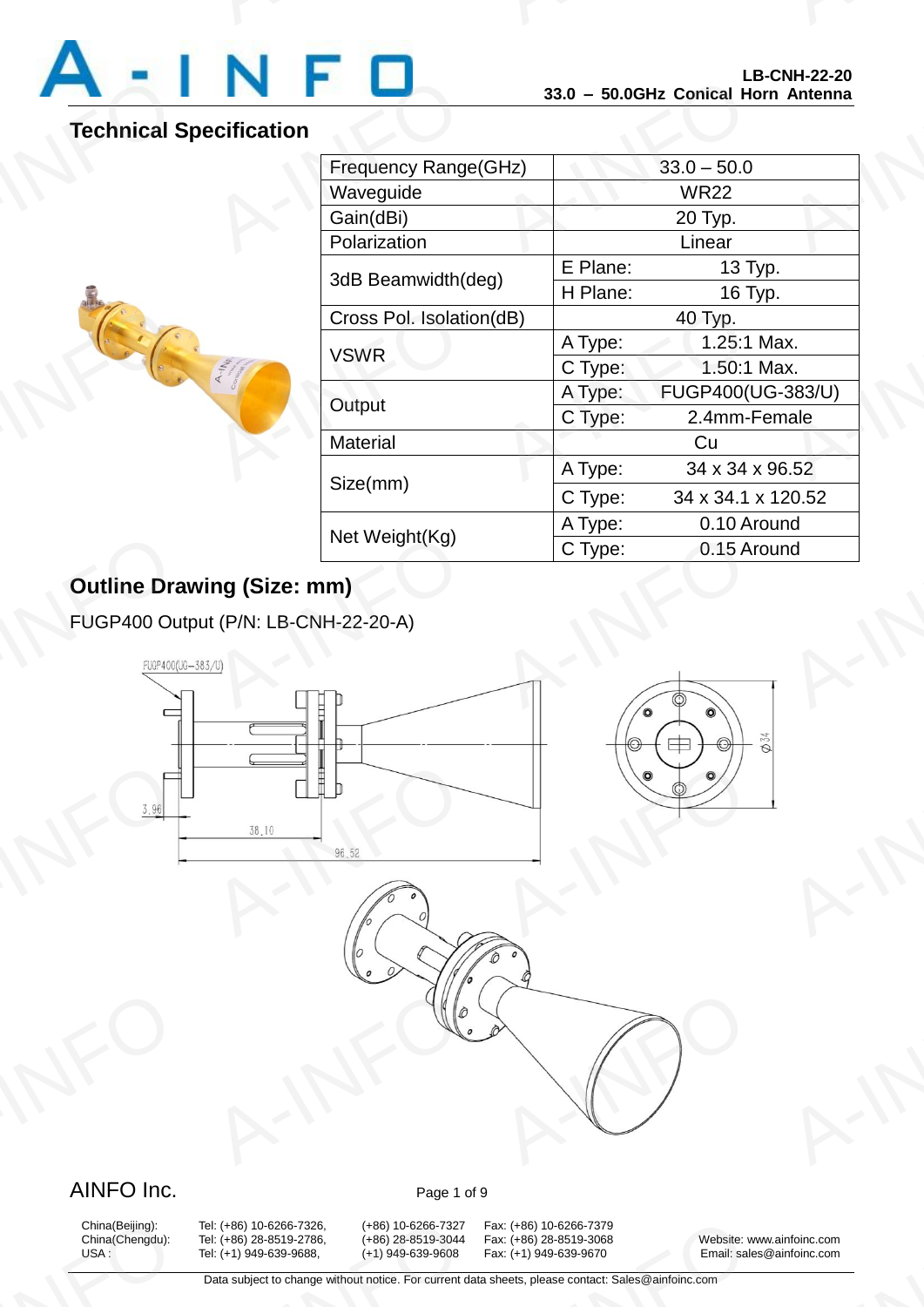

#### 2.4mm-Female Output (P/N: LB-CNH-22-20-C-2.4F)



EXAMPLE POINT Dutput with <u>Round Mounting Bracket</u> (Option, P/N: LB-CNH-28-20-M

2.4mm-Female Output with Round Mounting Bracket (Option, P/N: LB-CNH-28-20-MB)





### AINFO Inc. Page 2 of 9

China(Beijing):<br>China(Chengdu):<br>USA :

China(Beijing): Tel: (+86) 10-6266-7326, (+86) 10-6266-7327 Fax: (+86) 10-6266-7379<br>China(Chengdu): Tel: (+86) 28-8519-2786, (+86) 28-8519-3044 Fax: (+86) 28-8519-3068 9: (+86) 10-6266-7326, (+86) 10-6266-7327<br>9: (+86) 28-8519-2786, (+86) 28-8519-3044<br>9: (+1) 949-639-9688, (+1) 949-639-9608<br>Data subject to change without notice. For current d

x: (+86) 10-6266-7379<br>x: (+86) 28-8519-3068 Website: w<br>x: (+1) 949-639-9670 Email: sale<br>heets, please contact: Sales@ainfoinc.com

China(Chengdu): Tel: (+86) 28-8519-2786, (+86) 28-8519-3044 Fax: (+86) 28-8519-3068 Website: www.ainfoinc.com<br>USA : Tel: (+1) 949-639-9688, (+1) 949-639-9608 Fax: (+1) 949-639-9670 Email: sales@ainfoinc.com USA : Tel: (+1) 949-639-9688, (+1) 949-639-9608 Fax: (+1) 949-639-9670 Email: sales@ainfoinc.com A-INFO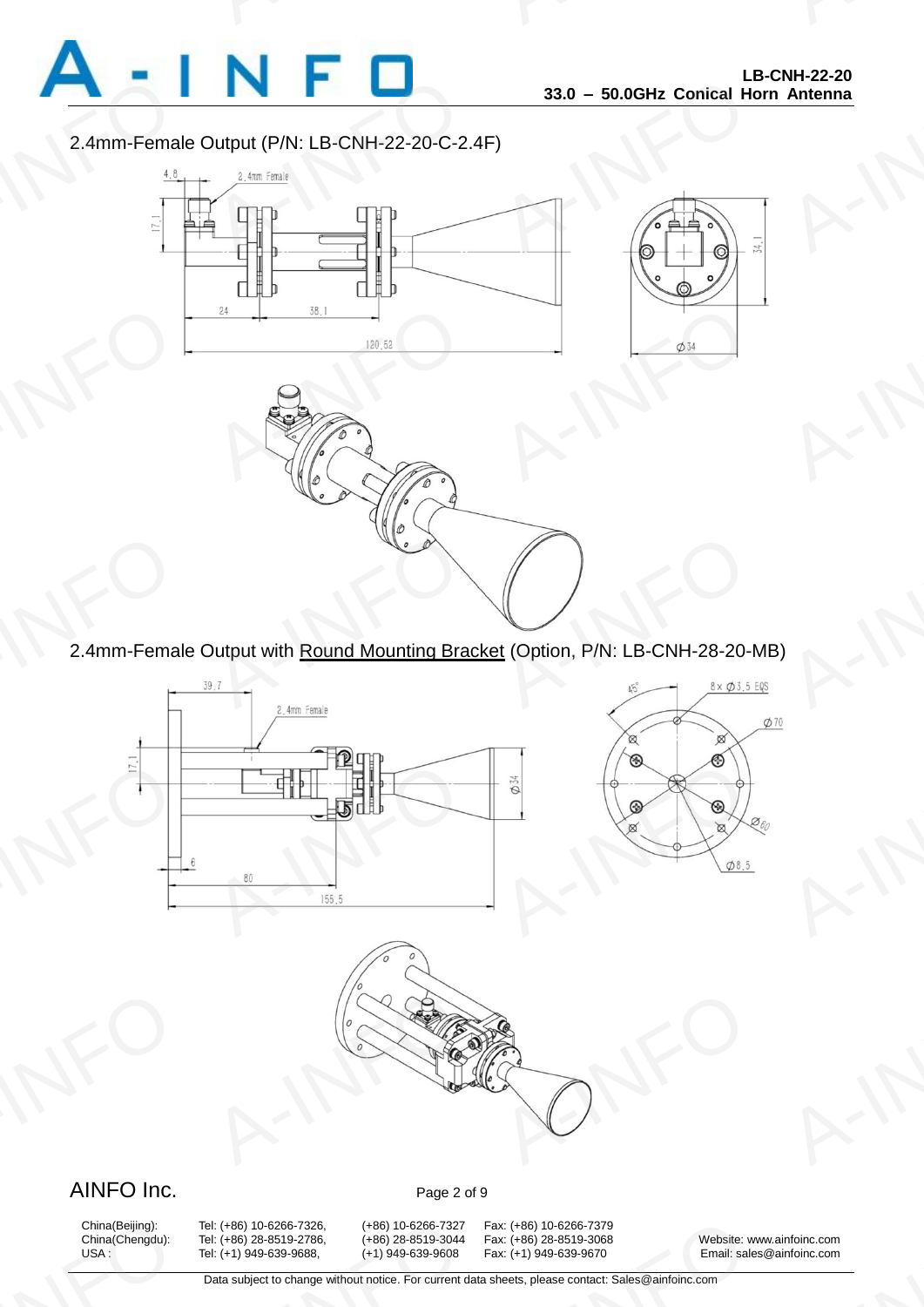

2.4mm-Female Output with L Type Mounting Bracket (Option, P/N: LB-CNH-28-20-MBL)









## **Flange Drawing (Size: mm)**



### AINFO Inc. Page 3 of 9

China(Beijing):<br>China(Chengdu):<br>USA :

9: (+86) 10-6266-7326, (+86) 10-6266-7327<br>9: (+86) 28-8519-2786, (+86) 28-8519-3044<br>9: (+1) 949-639-9688, (+1) 949-639-9608<br>Data subject to change without notice. For current d

China(Beijing): Tel: (+86) 10-6266-7326, (+86) 10-6266-7327 Fax: (+86) 10-6266-7379 x: (+86) 10-6266-7379<br>x: (+86) 28-8519-3068 Website: w<br>x: (+1) 949-639-9670 Email: sale<br>heets, please contact: Sales@ainfoinc.com

China(Chengdu): Tel: (+86) 28-8519-2786, (+86) 28-8519-3044 Fax: (+86) 28-8519-3068 Website: www.ainfoinc.com USA : Tel: (+1) 949-639-9688, (+1) 949-639-9608 Fax: (+1) 949-639-9670 Email: sales@ainfoinc.com A-INFO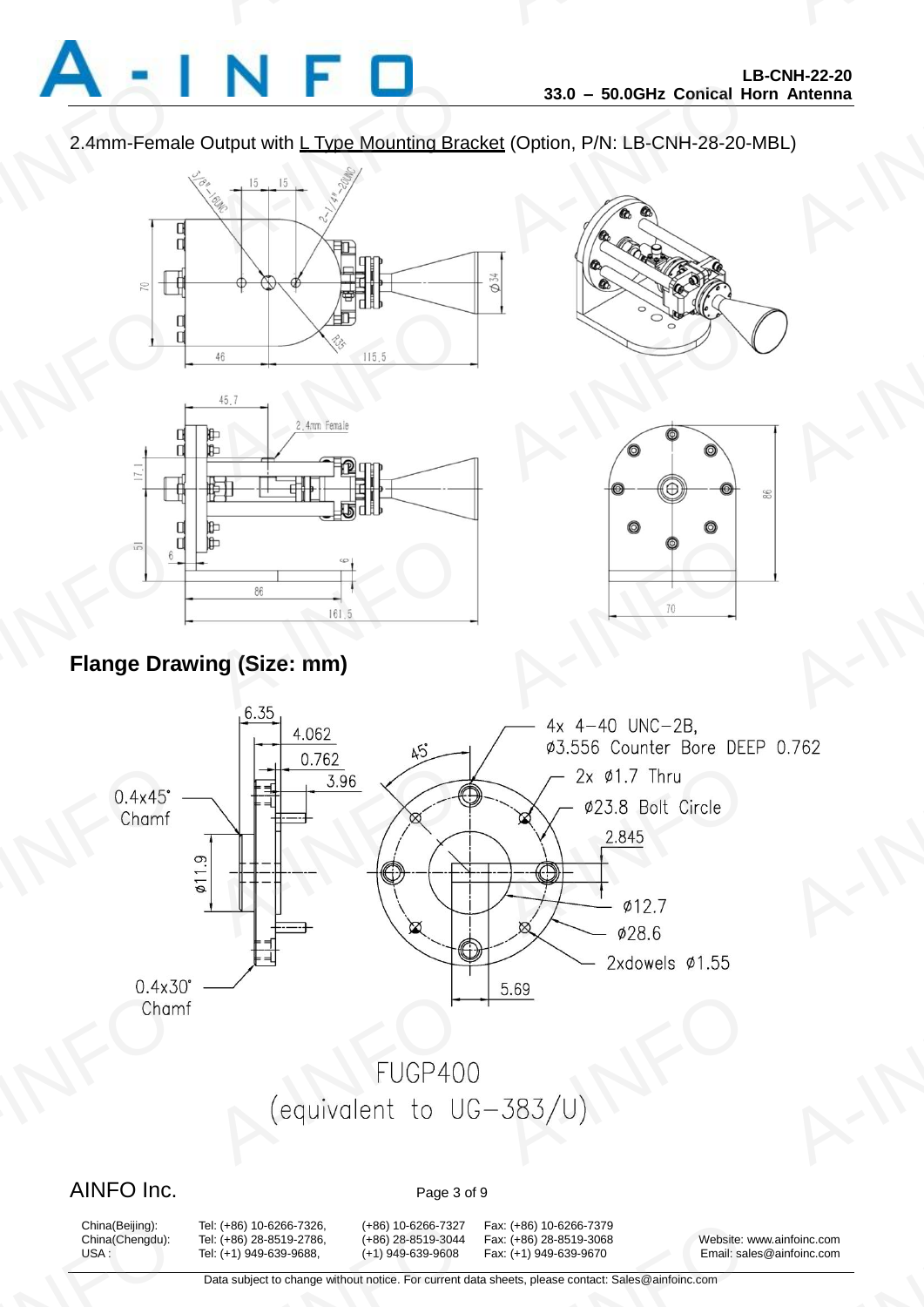

### **Test Results**

**1. Gain & Antenna Factor**





### AINFO Inc. Page 4 of 9

China(Beijing):<br>China(Chengdu):<br>USA :

9: (+86) 10-6266-7326, (+86) 10-6266-7327<br>9: (+86) 28-8519-2786, (+86) 28-8519-3044<br>9: (+1) 949-639-9688, (+1) 949-639-9608<br>Data subject to change without notice. For current d

China(Beijing): Tel: (+86) 10-6266-7326, (+86) 10-6266-7327 Fax: (+86) 10-6266-7379 China(Chengdu): Tel: (+86) 28-8519-2786, (+86) 28-8519-3044 Fax: (+86) 28-8519-3068 Website: www.ainfoinc.com x: (+86) 10-6266-7379<br>x: (+86) 28-8519-3068 Website: w<br>x: (+1) 949-639-9670 Email: sale<br>heets, please contact: Sales@ainfoinc.com

USA : Tel: (+1) 949-639-9688, (+1) 949-639-9608 Fax: (+1) 949-639-9670 Email: sales@ainfoinc.com A-INFO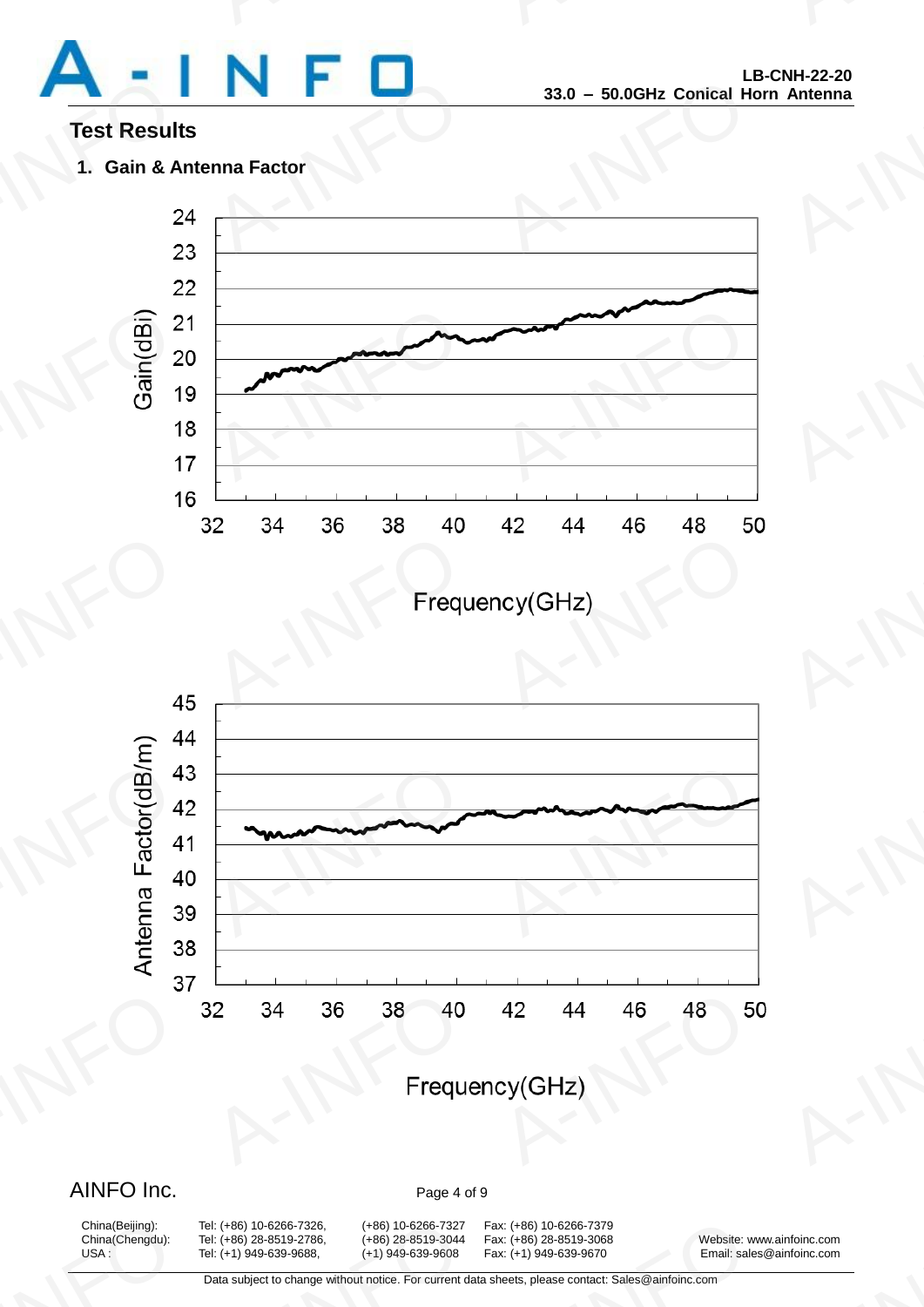

#### **2. Cross Polarization Isolation**



#### **3. VSWR\_A Type**



### AINFO Inc. Page 5 of 9

China(Beijing):<br>China(Chengdu):<br>USA :

China(Beijing): Tel: (+86) 10-6266-7326, (+86) 10-6266-7327 Fax: (+86) 10-6266-7379<br>China(Chengdu): Tel: (+86) 28-8519-2786, (+86) 28-8519-3044 Fax: (+86) 28-8519-3068 9: (+86) 10-6266-7326, (+86) 10-6266-7327<br>9: (+86) 28-8519-2786, (+86) 28-8519-3044<br>9: (+1) 949-639-9688, (+1) 949-639-9608<br>Data subject to change without notice. For current d

x: (+86) 10-6266-7379<br>x: (+86) 28-8519-3068 Website: w<br>x: (+1) 949-639-9670 Email: sale<br>heets, please contact: Sales@ainfoinc.com

China(Chengdu): Tel: (+86) 28-8519-2786, (+86) 28-8519-3044 Fax: (+86) 28-8519-3068 Website: www.ainfoinc.com USA : Tel: (+1) 949-639-9688, (+1) 949-639-9608 Fax: (+1) 949-639-9670 Email: sales@ainfoinc.com A-INFO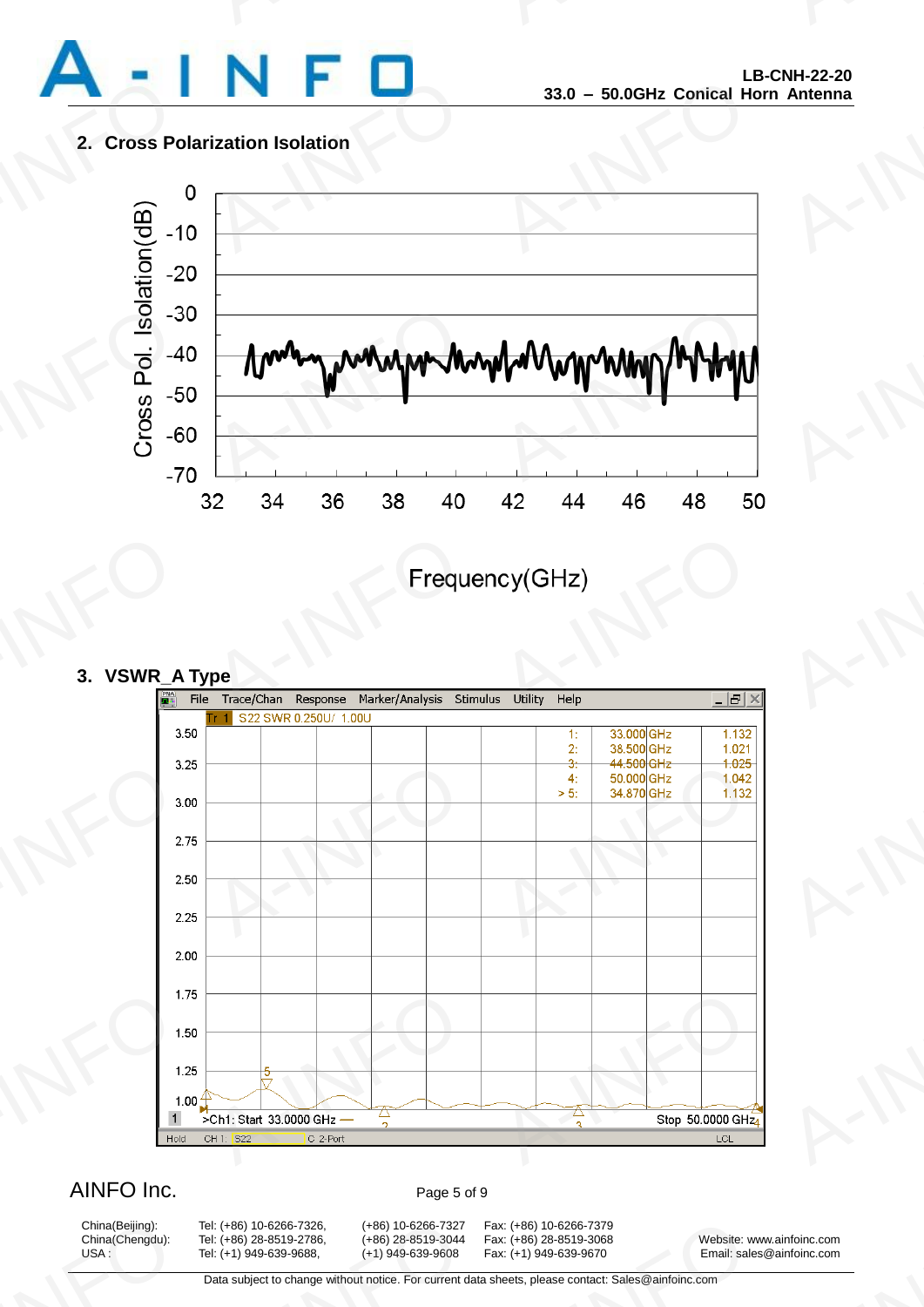



#### **4. Pattern**



### AINFO Inc. Page 6 of 9

China(Beijing):<br>China(Chengdu):<br>USA :

China(Beijing): Tel: (+86) 10-6266-7326, (+86) 10-6266-7327 Fax: (+86) 10-6266-7379 9: (+86) 10-6266-7326, (+86) 10-6266-7327<br>9: (+86) 28-8519-2786, (+86) 28-8519-3044<br>9: (+1) 949-639-9688, (+1) 949-639-9608<br>Data subject to change without notice. For current d

x: (+86) 10-6266-7379<br>x: (+86) 28-8519-3068 Website: w<br>x: (+1) 949-639-9670 Email: sale<br>heets, please contact: Sales@ainfoinc.com

China(Chengdu): Tel: (+86) 28-8519-2786, (+86) 28-8519-3044 Fax: (+86) 28-8519-3068 Website: www.ainfoinc.com USA : Tel: (+1) 949-639-9688, (+1) 949-639-9608 Fax: (+1) 949-639-9670 Email: sales@ainfoinc.com A-INFO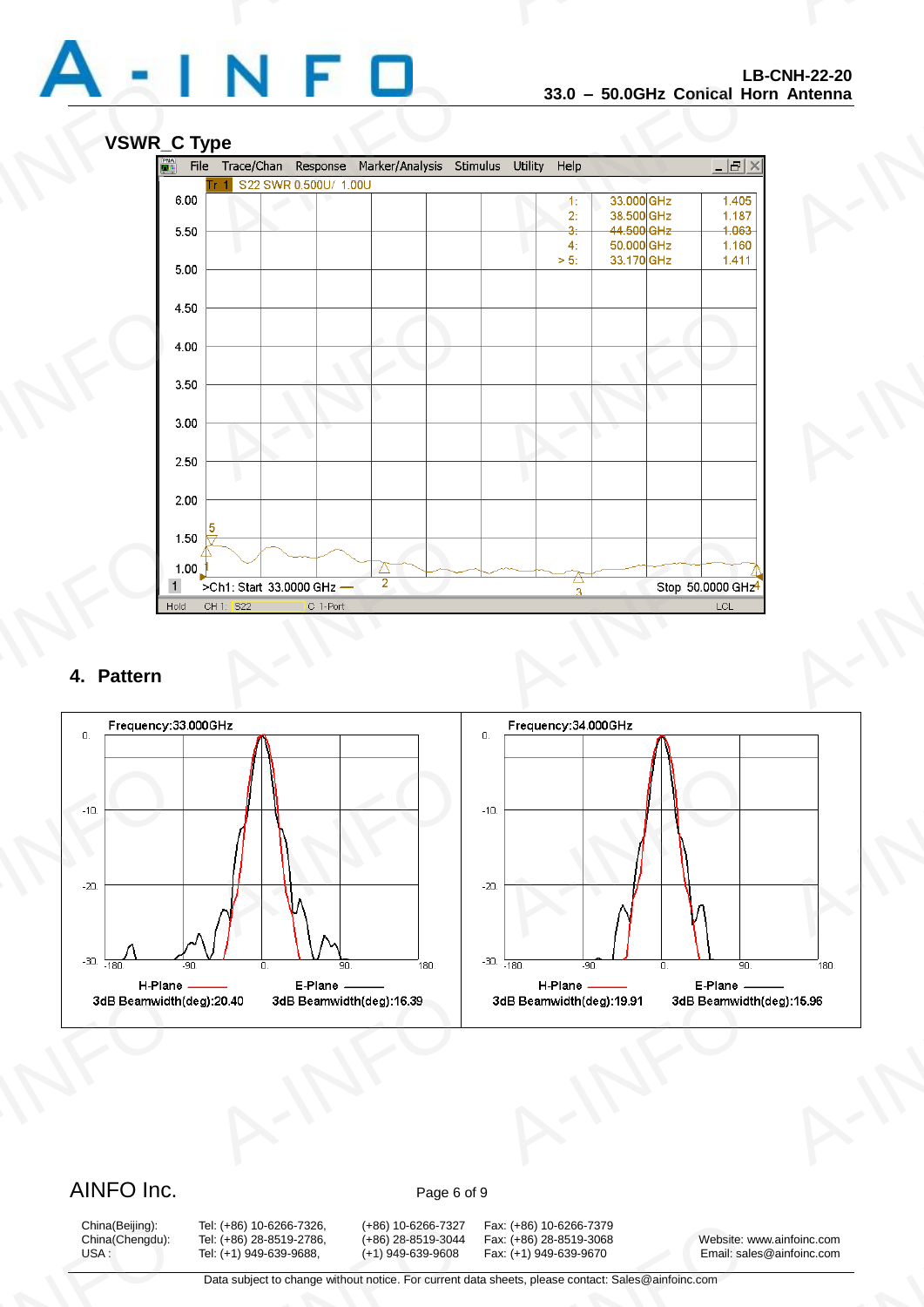







### AINFO Inc. Page 7 of 9

China(Beijing):<br>China(Chengdu):<br>USA :

9: (+86) 10-6266-7326, (+86) 10-6266-7327<br>9: (+86) 28-8519-2786, (+86) 28-8519-3044<br>9: (+1) 949-639-9688, (+1) 949-639-9608<br>Data subject to change without notice. For current d

China(Beijing): Tel: (+86) 10-6266-7326, (+86) 10-6266-7327 Fax: (+86) 10-6266-7379<br>China(Chengdu): Tel: (+86) 28-8519-2786, (+86) 28-8519-3044 Fax: (+86) 28-8519-3068 x: (+86) 10-6266-7379<br>x: (+86) 28-8519-3068 Website: w<br>x: (+1) 949-639-9670 Email: sale<br>heets, please contact: Sales@ainfoinc.com

China(Chengdu): Tel: (+86) 28-8519-2786, (+86) 28-8519-3044 Fax: (+86) 28-8519-3068 Website: www.ainfoinc.com USA : Tel: (+1) 949-639-9688, (+1) 949-639-9608 Fax: (+1) 949-639-9670 Email: sales@ainfoinc.com A-INFO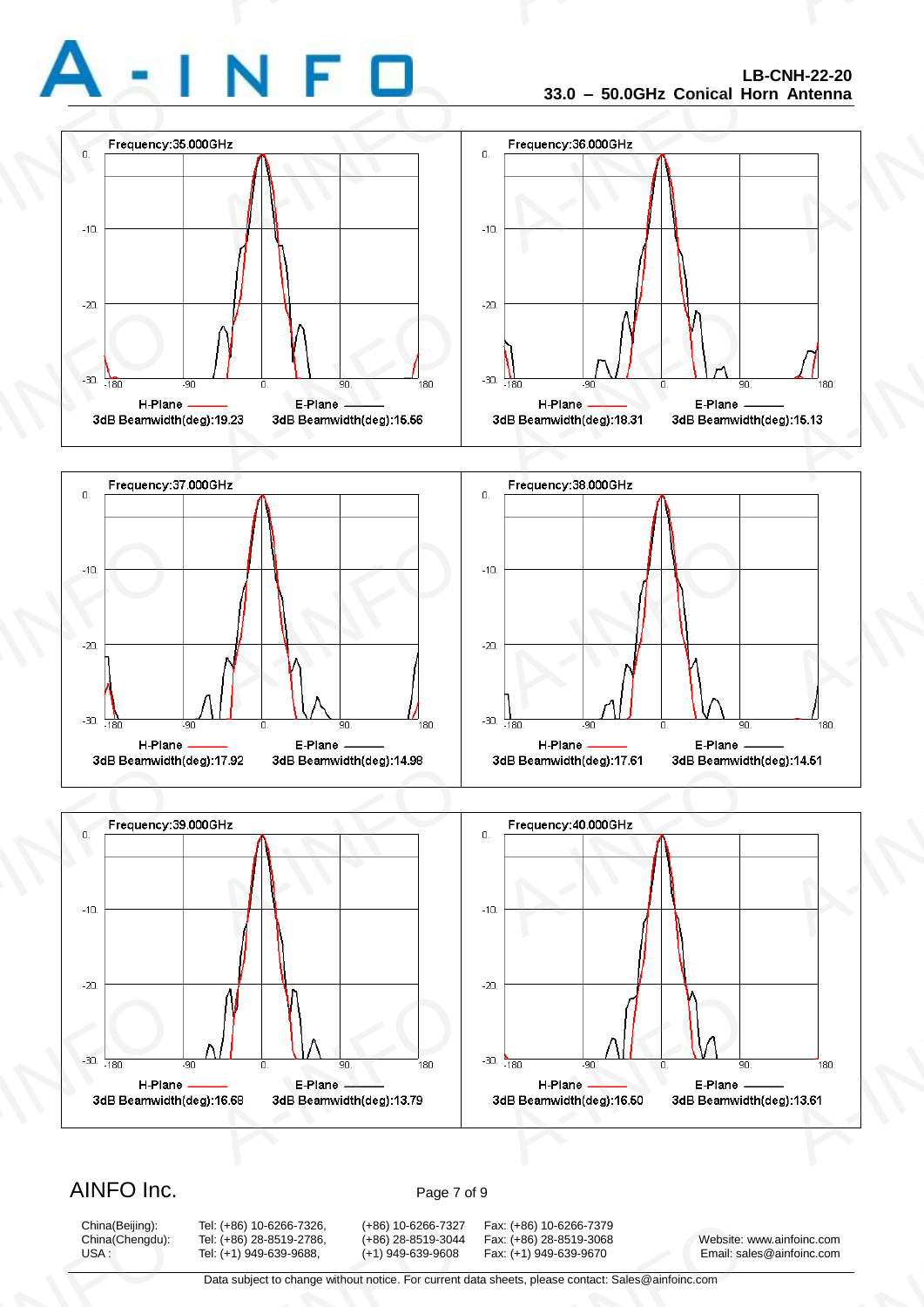







### AINFO Inc. Page 8 of 9

China(Beijing):<br>China(Chengdu):<br>USA :

9: (+86) 10-6266-7326, (+86) 10-6266-7327<br>9: (+86) 28-8519-2786, (+86) 28-8519-3044<br>9: (+1) 949-639-9688, (+1) 949-639-9608<br>Data subject to change without notice. For current d

China(Beijing): Tel: (+86) 10-6266-7326, (+86) 10-6266-7327 Fax: (+86) 10-6266-7379<br>China(Chengdu): Tel: (+86) 28-8519-2786, (+86) 28-8519-3044 Fax: (+86) 28-8519-3068 x: (+86) 10-6266-7379<br>x: (+86) 28-8519-3068 Website: w<br>x: (+1) 949-639-9670 Email: sale<br>heets, please contact: Sales@ainfoinc.com

China(Chengdu): Tel: (+86) 28-8519-2786, (+86) 28-8519-3044 Fax: (+86) 28-8519-3068 Website: www.ainfoinc.com USA : Tel: (+1) 949-639-9688, (+1) 949-639-9608 Fax: (+1) 949-639-9670 Email: sales@ainfoinc.com A-INFO